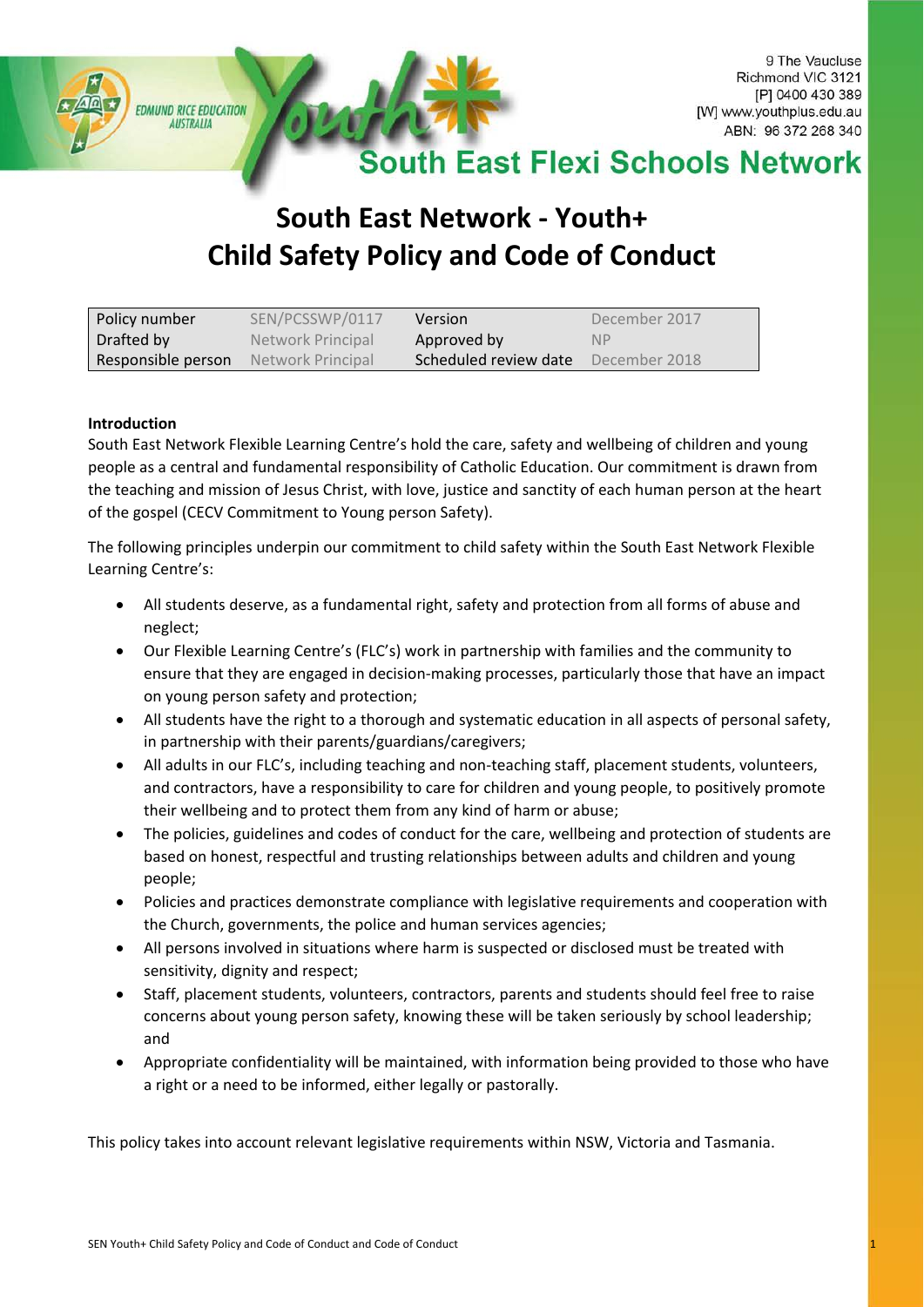

9 The Vaucluse Richmond VIC 3121 [P] 0400 430 389 [W] www.youthplus.edu.au ABN: 96 372 268 340

# th East Flexi Schools Network

#### **Purpose**

The purpose of this policy is to demonstrate the strong commitment of South East Network FLC's to the care, safety and wellbeing of all children and young people at our school/s.

This policy will also outline the procedures and strategies developed at the FLC's to keep children and young people safe from harm in our school community, this includes our mandatory reporting framework and child safety code of conduct.

This policy takes into account the diversity of all children, including (but not limited to) the needs of Aboriginal and Torres Strait Islander children, children from culturally and linguistically diverse backgrounds, children with disabilities and children who are vulnerable. The safety, empowerment and participation of these individuals will be specifically promoted throughout this policy.

#### **Policy**

South East Network FLC's work at all times to protect children from any form of abuse by identifying, removing and reducing risks. We have a zero tolerance for child abuse, and our culture is embedded with child safety thinking and practice. This culture is achieved through proactive leadership, demonstrating our core values in attitudes and behaviours, as per our underpinning principles to child safety. All reasonable actions will be taken to build an environment where young people feel respected, empowered, valued and encouraged to reach their full potential.

Youth+ promotes a child safe environment through a range of initiatives and strategies. A Code of Conduct has been established to outline clear expectations for appropriate behaviour with children for all staff, volunteers, contractors and placement student's at our FLC's. We are committed to screen, supervise and train new and existing staff members to reduce the risk of child abuse from personnel. All staff in South East Network FLC's are mandatory reporters and are expected to follow the process for reporting as outlined in this policy.

#### **AUTHORISATION**

Chloe Hand Network Principal, Youth+ December 2017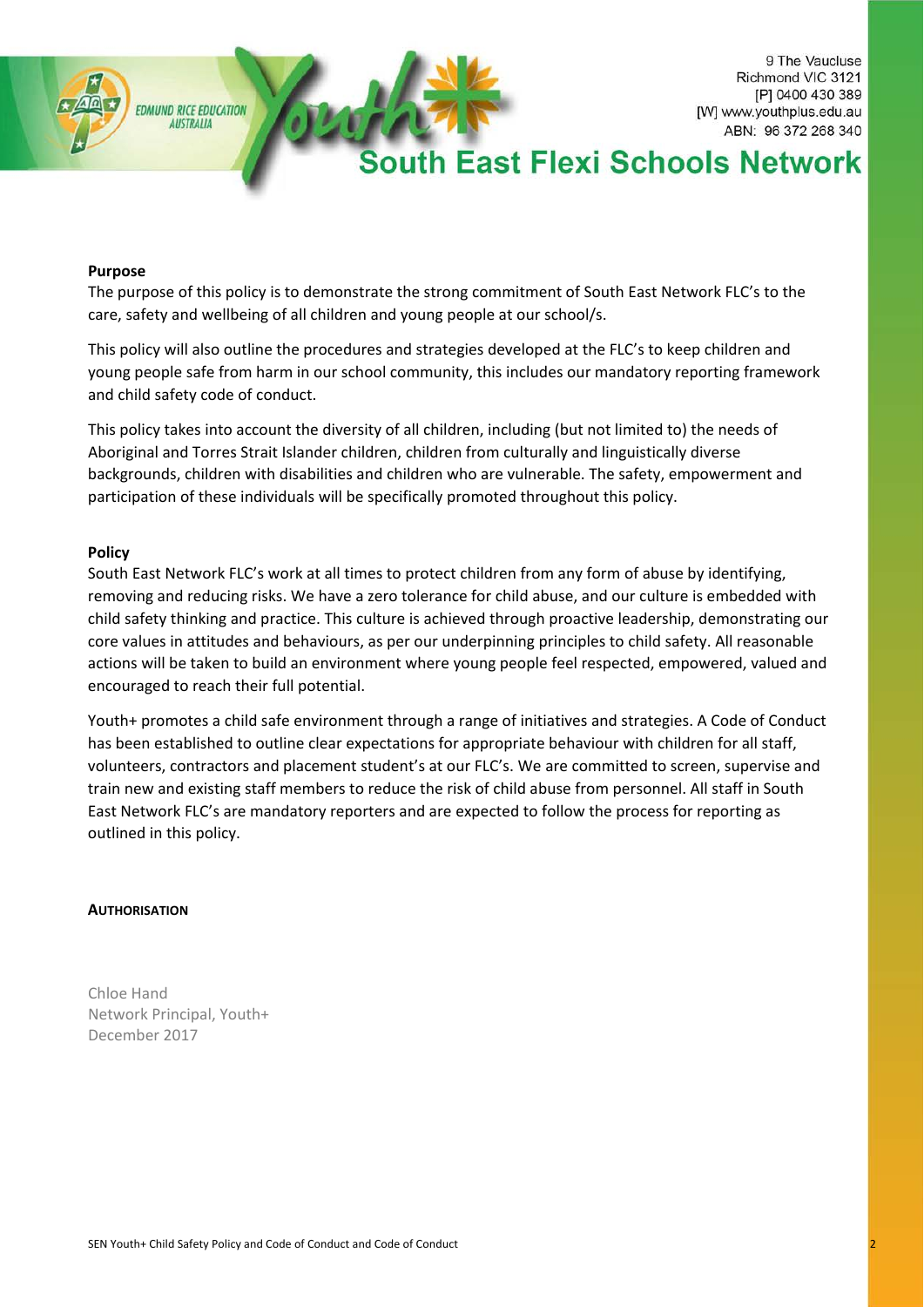## **Responsibilities**

It shall be the responsibility of the *Network Principal* (or delegated authority) to implement this policy and monitor its performance.

It shall be the responsibility of the *Head of School/ Head of Campus* to ensure the development of preventative and proactive strategies that promote a culture of openness, awareness and shared responsibility for young person safety. These responsibilities include:

- Creating an environment for children and young people to be safe and to feel safe;
- Embedding a culture of child safety into the culture of the school;
- Take the lead in protecting children from abuse, and must be aware of all abuse allegations and risks and be responsible for the response;
- Upholding high principles and standards for all staff, clergy, volunteers, and contractors;
- Promoting models of behaviour between adults, children and young people based on mutual respect and consideration;
- Ensuring thorough and rigorous practices are applied in the recruitment, screening and ongoing professional learning of staff.
- Ensuring that school personnel have regular and appropriate learning to develop their knowledge of, openness to and ability to address child safety matters;
- Providing regular opportunities to clarify and confirm legislative obligations, policy and procedures in relation to children and young people's protection and wellbeing; and
- Monitor overall compliance with this procedure and managing alternative procedures if need be.

It shall be the responsibility of *all FLC staff* (including volunteers, contactors, volunteers and placement students) to understand the important role he/ she plays individually and collectively to ensure that the wellbeing and safety of all students is at the forefront of all they do and every decision they make. These responsibilities include:

- Treating children and young people with dignity and respect, acting with propriety, providing a duty of care, and protecting children and young people in their care;
- Respond appropriately to a young person who makes or is affected by an allegation of abuse. This includes following 'Reportable Conduct' guidelines below;
- Agree to abide by our Code of Conduct which specifies the standards of conduct required when working with young people. All staff and volunteers, as well as young people and families are given the opportunity to contribute to the development of the code of conduct;
- Providing a physically and psychologically safe environment where the wellbeing of young people is nurtured;
- Undertaking regular training and education in order to understand their individual responsibilities in relation to the safety and wellbeing of children and young people; and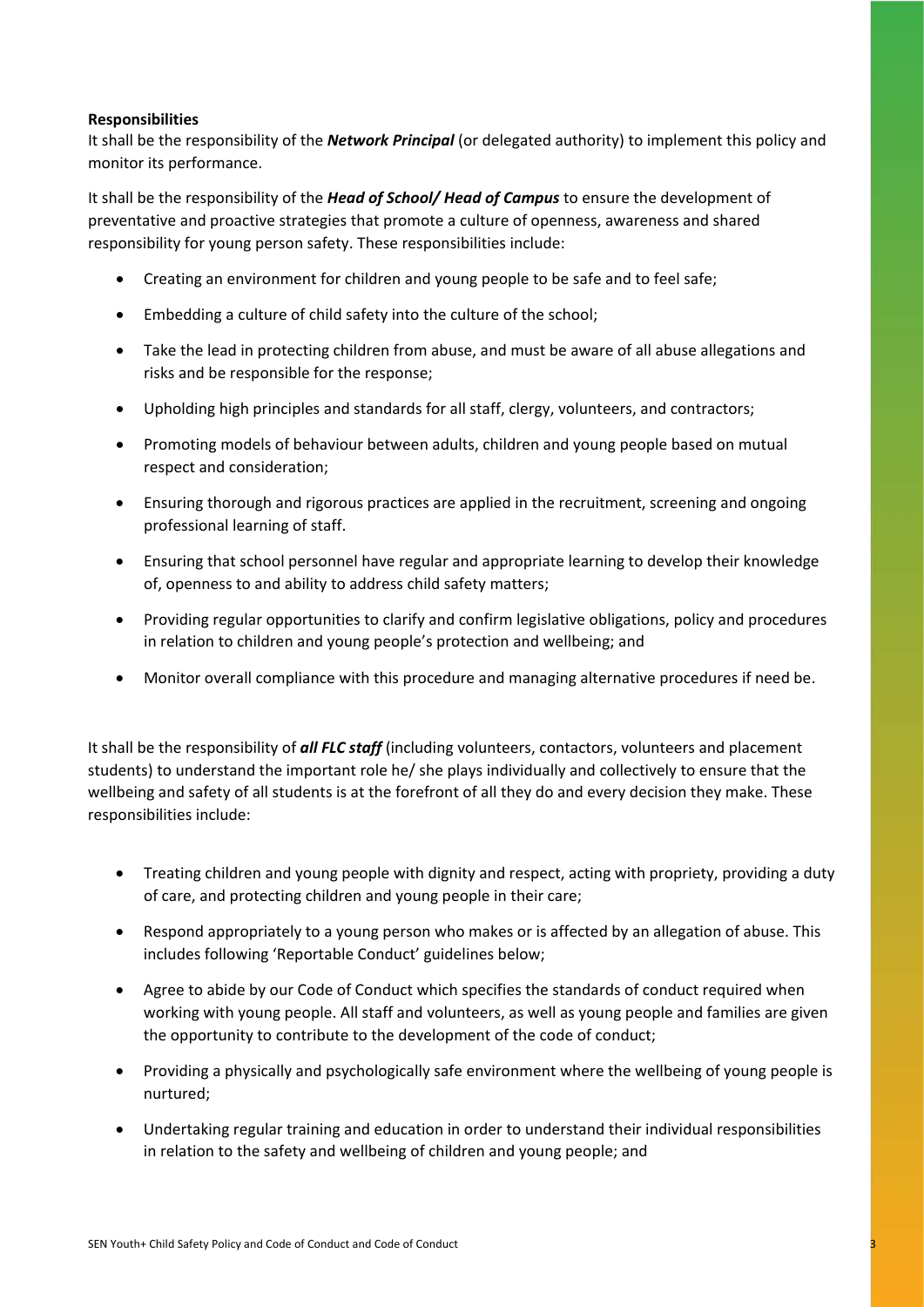• Assisting children and young people to develop positive, responsible and caring attitudes and behaviours which recognise the rights of all people to be safe and free from abuse.

## **Reportable Conduct Schemes**

Reportable Conduct Schemes operate in Victoria and New South Wales (no equivalent exists in Tasmania). It is the responsibility of Network Principals and Heads of School/Heads of Campus in each State to ensure the following guidelines are met in relation to reportable conduct.

## *For Victorian Schools Only – Victorian Reportable Conduct Scheme*

The Head of School must notify the Commission for Children and Young People's Victorian Reportable Conduct Scheme in writing if or when they become aware of a reportable allegation against an employee of the entity. Notice must be given in writing in two stages: First, within 3 business days of becoming aware of the reportable allegation, and second, as soon as practicable and provide more detailed information within 30 days of becoming aware of the reportable allegation. The Head of Campus or Head of School should provide information as recommended by the Commission:

- Respond to a reportable allegation made against a worker by ensuring that allegations are appropriately investigated;
- Report allegations which may have involved criminal conduct to the police; and
- Notify the Commission of findings of the investigation when it has concluded.

For more information on this scheme please refer to the website of the Commission for Children and Young People.

## *For New South Wales Schools Only – Notifying reportable allegations and convictions*

Under Section 25 of the NSW Ombudsman Act 1975, Network Principals must notify the NSW Ombudsman's Office of reportable allegations and convictions of staff as soon as practicable and, in any event, within 30 days of becoming aware of them. Allegations of child abuse only fall within reportable conduct jurisdiction if the involved individual is an 'employee' of Youth+ at the time when the allegation becomes known by Youth +.

The formal notification can be made by completing and submitting the Ombudsman's 'Part A' Notification form, attaching copies of all relevant documentation. A copy of this form is available on the Ombudsman's website. Following notification Youth+ must respond to allegations by conducting an investigation, and undertaking any risk management or other action which may be required.

At the end of an investigation, Youth+ must provide the Ombudsman's Office with a range of information, such as a final report and advice on any action taken as a result of the investigation. The Ombudsman's Office has the power to directly investigate any reportable allegation, or to directly investigate an organisations's handling of a reportable allegation. More information is available by visiting the NSW Ombudsman website.

# **Child Safety Procedures**

## **Definitions:**

*Child:* A child or a young person enrolled as a student at the school.

## *Child Abuse* includes:

(a) Any act committed against a young person involving: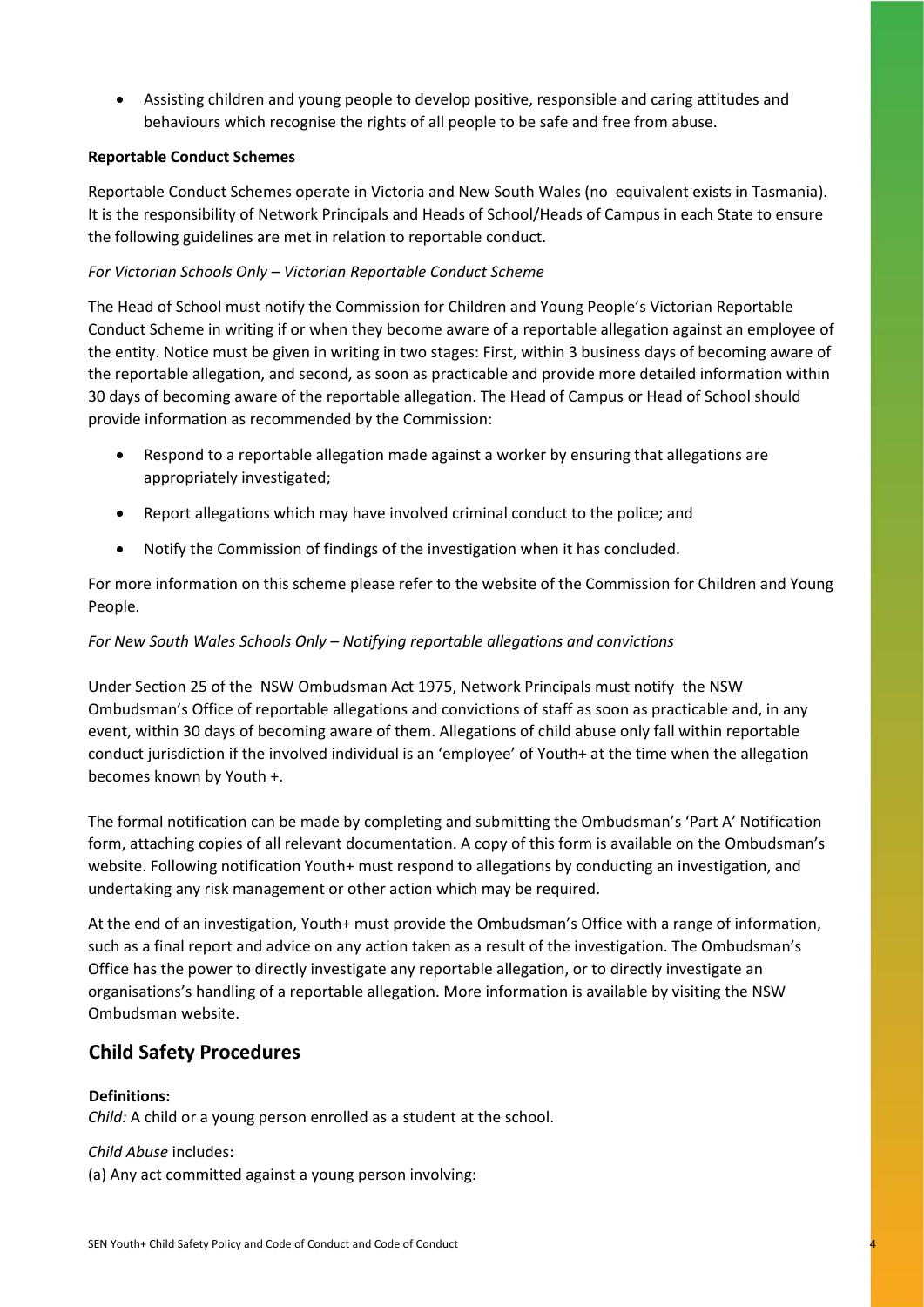- a sexual offence;
- any other other criminal offence (such as grooming).

(b) The infliction, on a child, of:

- physical violence;
- serious emotional or psychological harm.

(c) Serious neglect of a child.

*Child Safety*: encompasses matters related to protecting all children from abuse, managing the risk of abuse, providing support to a young person at risk of abuse, and responding to incidents or allegations of child abuse.

*Child neglect:* The failure by a parent or caregiver to provide a chil (where they are in a position to do so) with the conditions that are culturally accepted as being essential for their physical and emotional development and wellbeing. (Safe Schools Hub)

*Child physical abuse:* Generally, child physical abuse refers to the non-accidental use of physical force against a young person that results in harm to the young person. Physically abusive behaviours include shoving, hitting, slapping, shaking, throwing, punching, kicking, biting, burning, strangling and poisoning. The fabrication or induction of an illness by a parent or carer (previously known as Munchausen syndrome by proxy) is also considered physically abusive behaviour (Safe Schools Hub).

*Child Protection:* Statutory services designed to protect children who are at risk of serious harm (Safe Schools Hub).

*Child sexual abuse:* Any sexual activity between a young person under the age of consent (16) and an adult or older person (i.e. a person five or more years older than the victim) is child sexual abuse.

Child sexual abuse can also be:

- Any sexual behaviour between a young person and an adult in a position of power or authority over them (e.g. a teacher); the age of consent laws do not apply in such instances due to the strong imbalance of power that exists between young people and authority figures, as well as the breaching of both personal and public trust that occurs when professional boundaries are violated;
- Any sexual behaviour between a young person and an adult family member, regardless of issues of consent, equality or coercion;
- Sexual activity between peers that is non-consensual or involves the use of power or coercion;
- Non-consensual sexual activity between minors (e.g. a 14-year-old and an 11-year-old), or any sexual behaviour between a young person and another young person or adolescent who, due to their age or stage of development, is in a position of power, trust or responsibility over the victim. Sexual activity between adolescents at a similar developmental level is not considered abuse (Safe Schools Hub).

*Failure to disclose:* Reporting child sexual abuse is a community-wide responsibility. All adults in Victoria, Tasmanian and NSW who have a reasonable belief that an adult has committed a sexual offence against a young person under 16 have an obligation to report that information to the police.

*Failure to protect (Vic Only):* People of authority in our organisation will commit an offence if they know of a substantial risk of child sexual abuse and have the power or responsibility to reduce or remove the risk, but negligently fail to do so.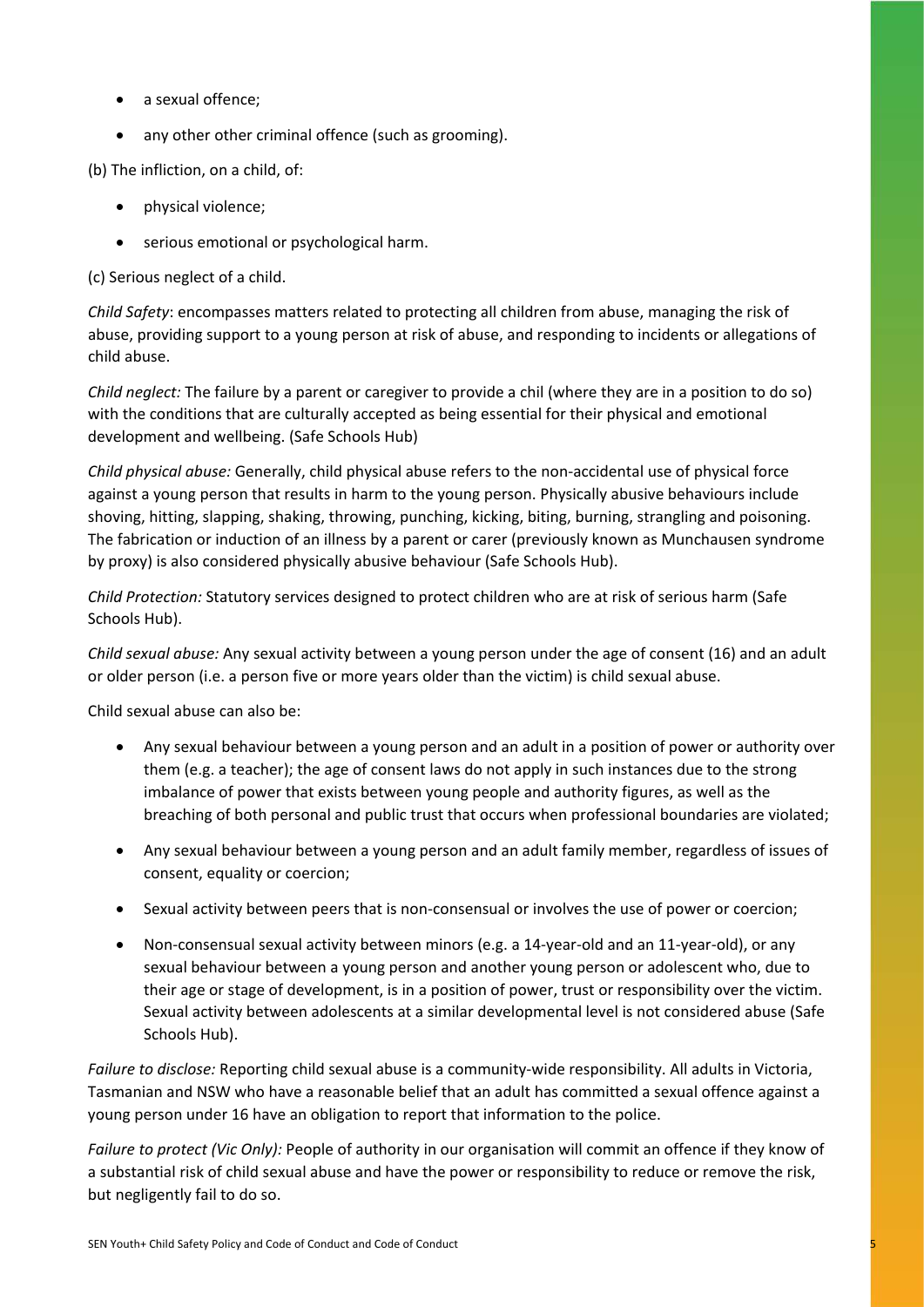*Grooming:* Befriending a young person and establishing an emotional connection with a young person, to lower their inhibitions with the object of sexual abuse.

*Mandatory Reporting*: The legal requirement to report suspected cases of child abuse and neglect is known as mandatory reporting. Mandated persons include teachers, nurses, police, psychologists, psychiatrists and medical practitioners (Safe Schools Hub).

*Reasonable Belief***:** When staff are concerned about the safety and wellbeing of a child or young person, they must assess that concern to determine if a report should be made to the relevant agency. This process of considering all relevant information and observations is known as forming a 'reasonable belief'. A 'reasonable belief' or a 'belief on reasonable grounds' is not the same as having proof but is more than mere rumour or speculation. A 'reasonable belief' is formed if a reasonable person in the same position would have formed the belief on the same grounds.

*Reportable Allegation:* means any information that leads a person to form a reasonable belief that an employee has committed: Reportable conduct; or misconduct that may involve reportable conduct (whether or not the conduct or misconduct is alleged to have occurred within the course of the person's employment).

*Reportable Conduct:* means a) a sexual offence committed against, with, or in the presence of a child whether or not a criminal proceeding in relation to the offence has been commenced or concluded or b) sexual misconduct, committed against, with or in the presence of, a child, or; c) physical violence committed against, with or in the presence of, a child, or; d) any behaviour that causes significant emotional or psychological harm to a child or; e) significant neglect of a child.

*School environment*: means any physical or virtual place made available or authorised by the school governing authority for use by a young person during or outside school hours, including:

- A campus of the FLC;
- Online school environments (including email and intranet systems); and

- Other locations provided by the school for a young person's use (including, without limitation, locations used for school camps, sporting events, excursions, competitions, and other events).

*School staff* means an individual working in a school environment who is:

- Directly engaged or employed by a school governing authority;
- A volunteer or a contracted service provider (whether or not a body corporate or any other person is an intermediary);
- A minister of religion.

## **Guidelines**

Fulfilling the roles in this procedure does not displace or discharge any other obligations that arise if a person reasonably believes that a young person is at risk of abuse.

## *Identify, analyse and remove/reduce the risk of abuse*

South East Network Flexible Learning Centre's operate from an attachment and trauma informed approach whereby all staff work to build professional and authentic relationships with all young people in their care.

• At the point of an enrolment, a thorough psychosocial assessment is completed; providing an understanding of the factors that may place the young person at risk of abuse or exploitative relationships.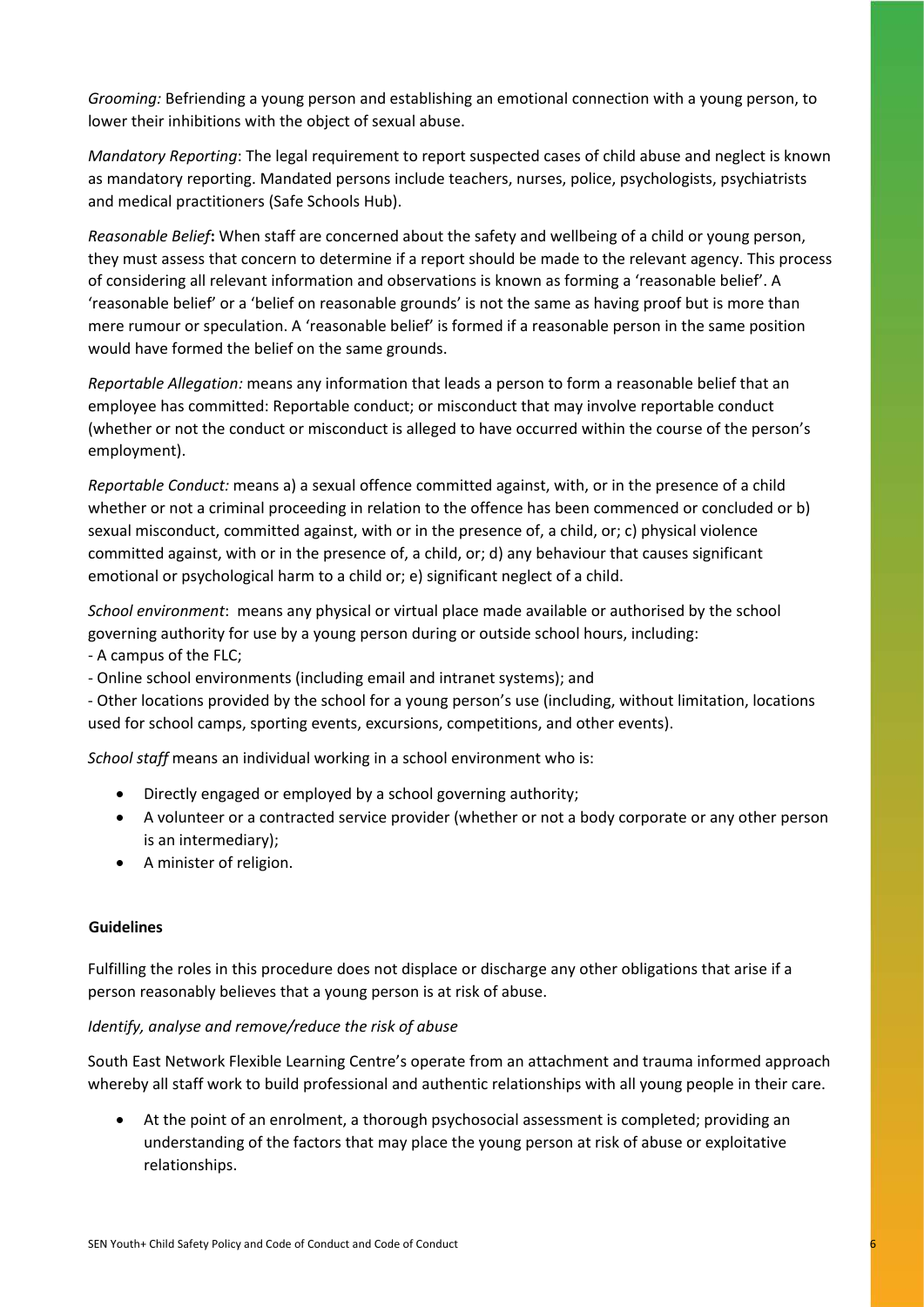- All young people are allocated to a class with a high student to staff ratio, with a key teacher and wellbeing worker. These workers are trained to recognise and respond to any risk of harm relating to the young person.
- Staff will speak regularly to parents/guardians/carers and other service providers to maintain an accurate picture of the young person's risk factors.
- Staff supervision, professional development and reflective practice are used to help staff recognise signs of abuse. Schools leaders also partake in regular development and networking events through the State Catholic Education Offices and EREA.

## *Removing identified risks - examples:*

- Young people are allocated into programs which are broadly separated based on age.
- All employees/ contractors/ volunteers and placement students are screen and inducted onto site.
- There is secure access to the school site during the day, including a sign in/ sign out process.
- South East Network Flexible Learning Centre's have supervision and duty of care policies.

## *Choosing suitable employees and volunteers*

South East Network Flexible Learning Centre's understand that when recruiting staff, we have ethical and legislative obligations. South East Network Flexible Learning Centre's takes reasonable steps to ensure that the most suitable and appropriate people to work with children are engaged. This process includes:

- Police record and identity checks. If during the recruitment process a person's records indicate a criminal history then the person will be given opportunity to provide further information and context;
- Validating Working with Children Checks (or equivalent) for all prospective and current employees;
- Face to face interviews: We develop selection criteria and advertisements which clearly demonstrate our commitment to child safety and an awareness of our social and legislative responsibilities; and
- Detailed reference checks from previous employees to address the applicant's suitability for the job and working with children.

We actively encourage applications from Aboriginal people, people from culturally and/or linguistically diverse backgrounds and people with a disability.

Each position description for school staff will have a clear statement that sets out the job's requirements, duties and responsibilities regarding child safety (including this policy) and the job occupant's essential or relevant qualifications, experience and attributes in relation to child safety.

There is a process for monitoring and assessing the continuing suitability of school staff to work with children, including regular reviews of the Working with Young Children Check (or equivalent) and staff professional registration requirements.

In Victoria, this registration is through the Victorian Institute of Teaching.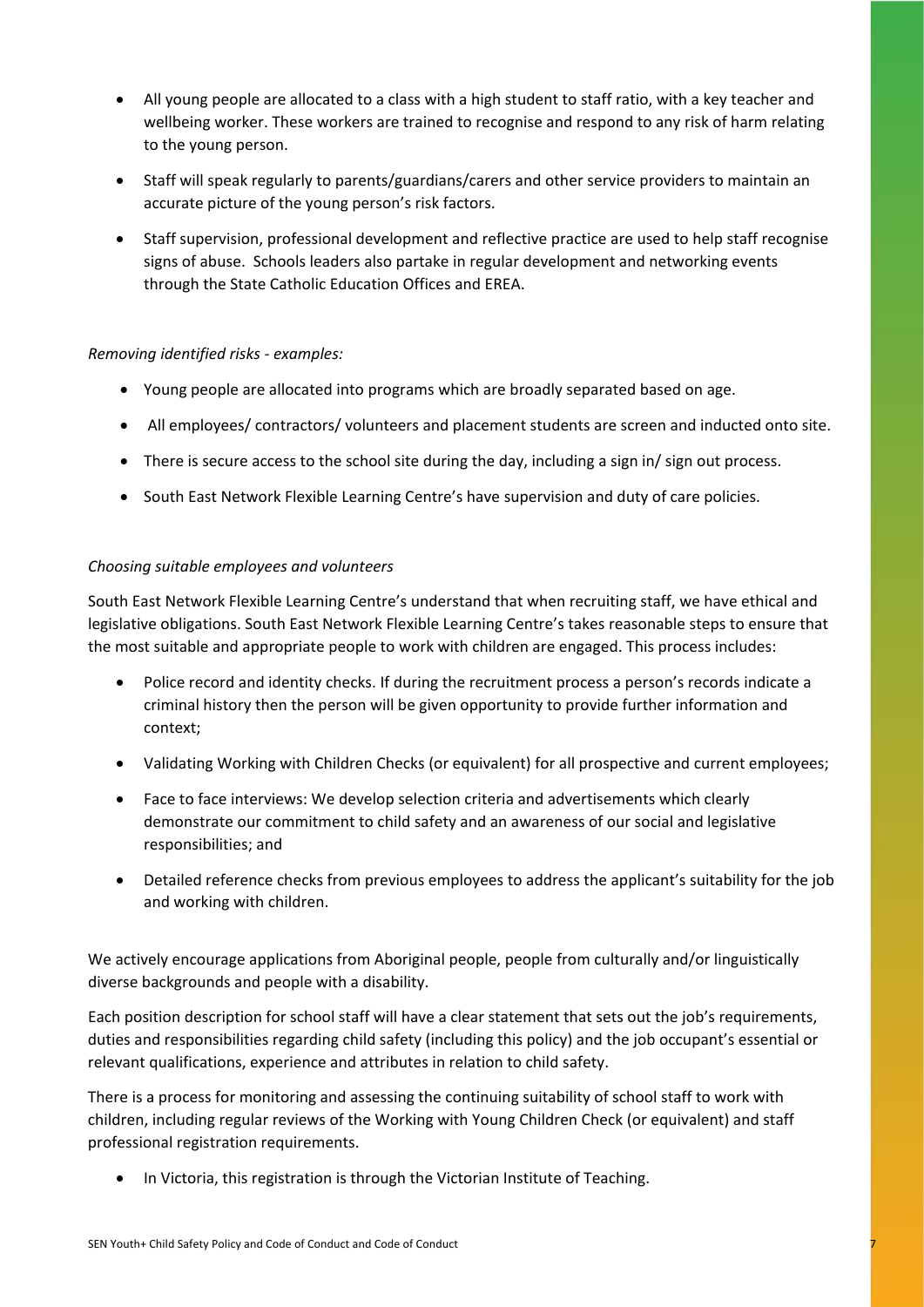- In New South Wales, teacher accreditation is gained through the NSW Education Standards Authority.
- In Tasmania, Teacher Registration is through the Teacher Registration Board.

The details of the Working with Children Check (or equivalent) and Teacher Registration/ Accreditation are verified by the school's Senior Administration Officer at the point of employment and the following procedures are in place to monitor their continued currency:

- Expiry dates of the WWCC and teacher registration/ accreditation are monitored on a monthly basis;
- Staff are advised 30 days in advance of the expiry date that renewal must be completed prior to expiry. Follow up will occur to ensure that evidence of renewal is provided prior to expiry.
- If the staff member does not provide the required evidence by the expiry date, it will be assumed the teacher registration/ accreditation or WWCC has lapsed and the staff member will not be permitted to work with children, or at the school, until evidence of the currency of the registration is provided.

The Victorian Institute of Teaching, NSW Education Standards Authority or Teacher Registration Board will be notified if there is action taken against a teacher.

# *Supporting, training and enhancing performance of employees*

Staff will have ongoing supervision and training to ensure that they know their responsibilities with children and reporting. They will be aware of the child safety code of conduct and their requirements under this policy, in particular mandatory reporting.

Our organisational culture aims for all staff, parents/carers and young people to feel confident and comfortable in discussing allegations of child abuse or child safety concerns. We train our staff to identify, assess and minimise risks of child abuse and detect potential signs of child abuse.

Staff will also be trained in how to protect from abuse and the cultural safety of Aboriginal children, the cultural safety of children from linguistically diverse backgrounds, and the safety of students with a disability.

New staff will be supervised regularly to ensure that they understand the South East Network, Youth+ commitment to child safety as well as checking their behaviour is safe and appropriate. Any inappropriate behaviour will be reported through appropriate channels, including the Protective Services and Police, depending on the severity and urgency of the matter.

## *Induction of staff*

Induction is important in helping all people understand that child safety is everyone's responsibility. Staff at South East Network Flexible Learning Centre's receive an initial induction and then ongoing training around child safety. All staff will have signed our Code of Conduct.

Induction covers the following areas of young person safety:

- Identifying and assessing and reducing or removing child abuse risks;
- Our policies and procedures (including this policy and the code of conduct);
- Legislative requirements;
- How to handle or disclose a suspicion of abuse (Mandatory Reporting);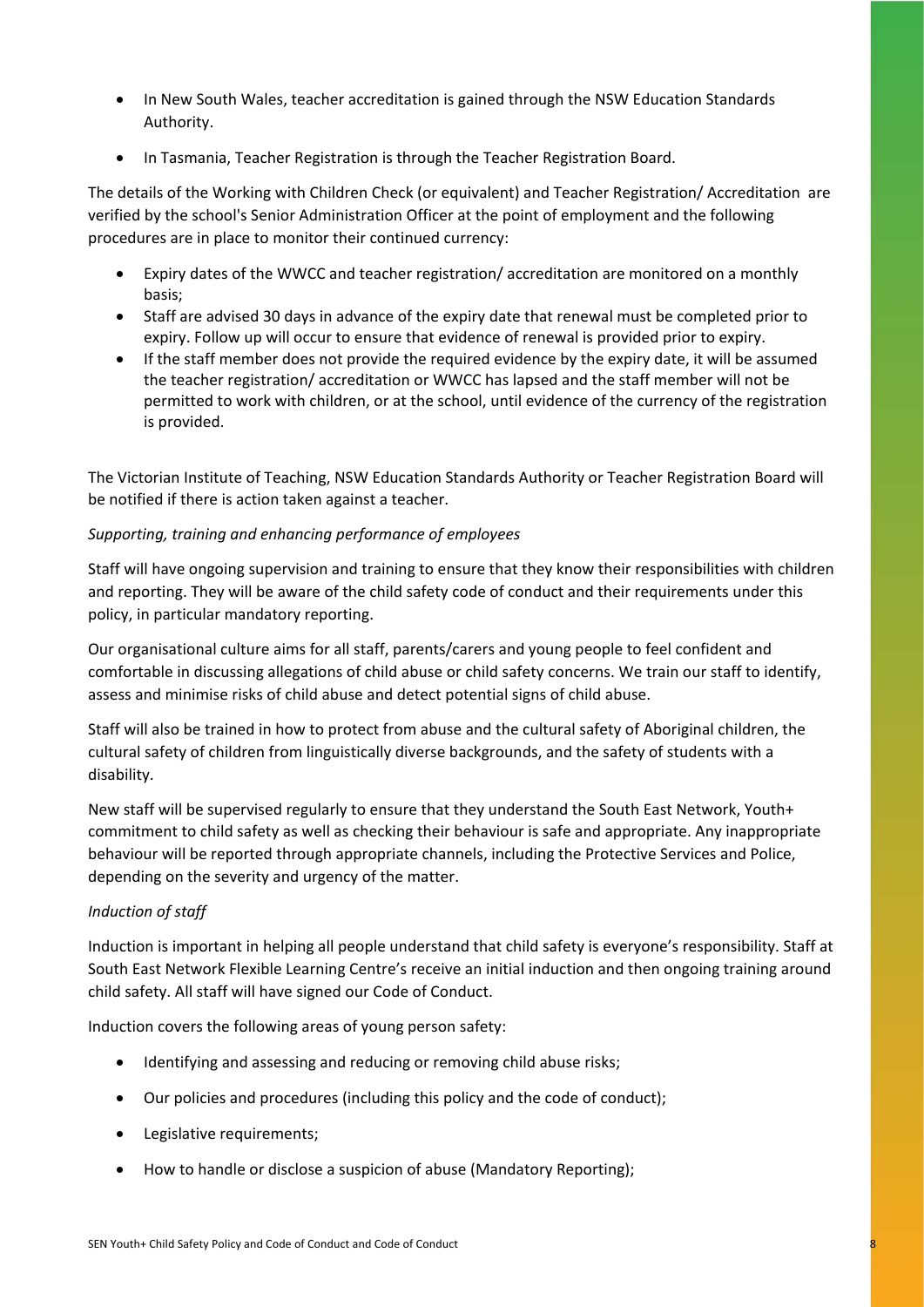## *Supervision*

South East Network Flexible Learning Centre's commit to having two staff members (where practical) present during activities with young people. Young people with a disability may require additional assistance.

New staff will be supervised regularly to ensure that they understand their role, as well as check that their behaviour is appropriate. Any warning signs should be reporting through appropriate channels.

## *Promoting Inclusion*

South East Network Flexible Learning Centre's are inclusive to all children and families. In particular, we work to establish a culture that is:

- Culturally safe for Aboriginal children;
- Culturally safe for children from culturally and/or linguistically diverse backgrounds, by using inclusive language and images in policy, professional documents and communications; and
- Safety for children with a disability, by ensuring South East Network Flexible Learning Centre's are accessible to everyone and ensuring appropriate training and supervision of staff and volunteers working with children with a disability.

## *Empowering and promoting the participation of young people in decision making*

South East Network Flexible Learning Centre's promotes the involvement and participation of young people in developing and maintaining child safe environments. We encourage young people to express their views on our Child Safety Code of Conduct and incorporate this feedback into policy.

We always listen to young people and take them seriously, particularly if and when they are disclosing abuse of concerns for their safety or safety of other children and young people**.**

## *Fair procedures for personnel*

The safety and wellbeing of children is our primary concern. We are also fair and just to personnel. The decisions we make recruiting, assessing incidents and undertaking disciplinary actions will always be thorough, transparent and based on evidence.

## *Privacy*

All personal information considered or recorded will respect the privacy of the individual's involved, whether they be staff, parents or children, unless there is a risk to someone's safety. Please see Privacy Policy for further details.

## *Allegations, Concerns and Complaints (Mandatory Reporting)*

South East Network Flexible Learning Centre's take all allegations seriously. Our staff are trained to deal appropriately with allegations. All allegations should be reported to the Head of Campus/ Head of School or delegate for further action.

We work to ensure all children, families and staff know what to do and who to tell if they observe abuse or are a victim, or if they notice inappropriate behaviour.

Mandatory reporting is a legal requirement in Victoria, Tasmania and New South Wales to protect children from harm relating to physical injury or sexual abuse. A young person, for mandatory reporting purposes, is 17 years old, or younger.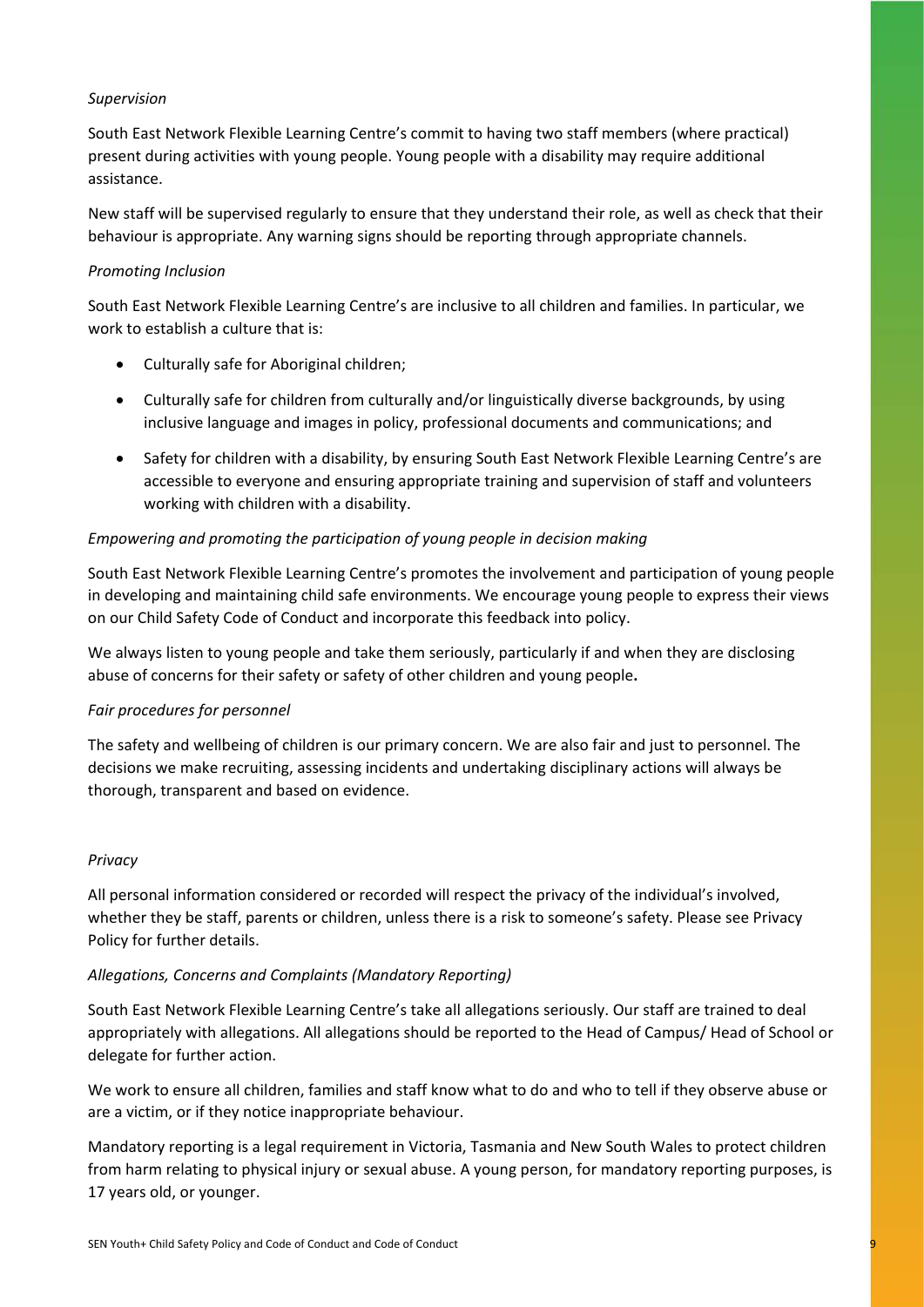In South East Network Flexible Learning Centre's we report allegations or suspicions of abuse for all young people in our care. All staff in South East Network Flexible Learning Centre's are considered mandatory reporters.

If, in the course of carrying out their duties, a staff member forms a reasonable belief that a young person is in need of protection from physical or sexual abuse, and that young person's parents are unwilling or unable to protect the young person, they must report that belief to Protective Services (DHHS – Vic, CSS – Tas, Com Services – NSW) and/or the Police, as soon as possible after forming the belief.

A subsequent report must be made on each occasional on which the staff member becomes aware of further reasonable grounds for the belief even if the reporter knows that another report has been made concerning the same young person and suspected abuse.

## *Forming a Reasonable Belief*

Where school staff members are concerned about the safety and wellbeing of a child or young person, they must assess that concern to determine if a report should be made to the relevant agency. If a staff member has witnessed potentially abusive behaviour, has a suspicion or has received a disclosure of child abuse, they must determine whether these observations or receipt of such information has caused the staff member to form a 'reasonable belief'. A 'reasonable belief' or a 'belief on reasonable grounds' is not the same as having proof but is more than rumour or speculation. A 'reasonable belief' is formed if a reasonable person in the same position would have formed the belief on the same grounds.

A 'reasonable belief' might be formed if:

- A young person states that they have been physically or sexually abused;
- Any person tells you that they believe someone has been abused; this may include a young person who is talking about themselves;
- You observe physical or behavioural indicators of abuse;
- A child or young person exhibits sexually abusive or age-inappropriate behaviour(s); and
- Professional observations of the young person's behaviour or development cause you to form a belief that the young person has been physically or sexually abused or is likely to be abused.

While any indicators of possible child abuse or neglect are concerning, it is important to understand that the presence of a number of indicators that suggest either physical or sexual abuse of a young person may be sufficient to form a 'reasonable belief' in a mandatory reporter's mind which must be reported.

## *Criminal Offences Relating to Reporting or the Non-Reporting of Child Abuse*

- *Failure to disclose offence* VIC Only which requires adults to report to the Police a reasonable belief that a sexual offence has been committed against a young person. Any school staff member who forms a reasonable belief that a sexual offence has been committed in Victoria by an adult against a young person under 16 must disclose that information to Victoria Police. This needs to happen as soon as it is practical to do so, except in limited circumstances where information has already been reported to Young person Protection.
- *Failure to protect offence –* VIC Only which applies to people in positions of authority within organizations, who knew of a risk of young person sexual abuse by someone in the organization and failed to reduce or remove the risk. Any school staff member in a position of authority who becomes aware that an adult associated with their organisation (such as an employee, contractor, volunteer, sport coach or visitor) poses a risk of sexual abuse to a young person under 16, who is in the care or supervision of the organisation, must take all reasonable steps to reduce or remove that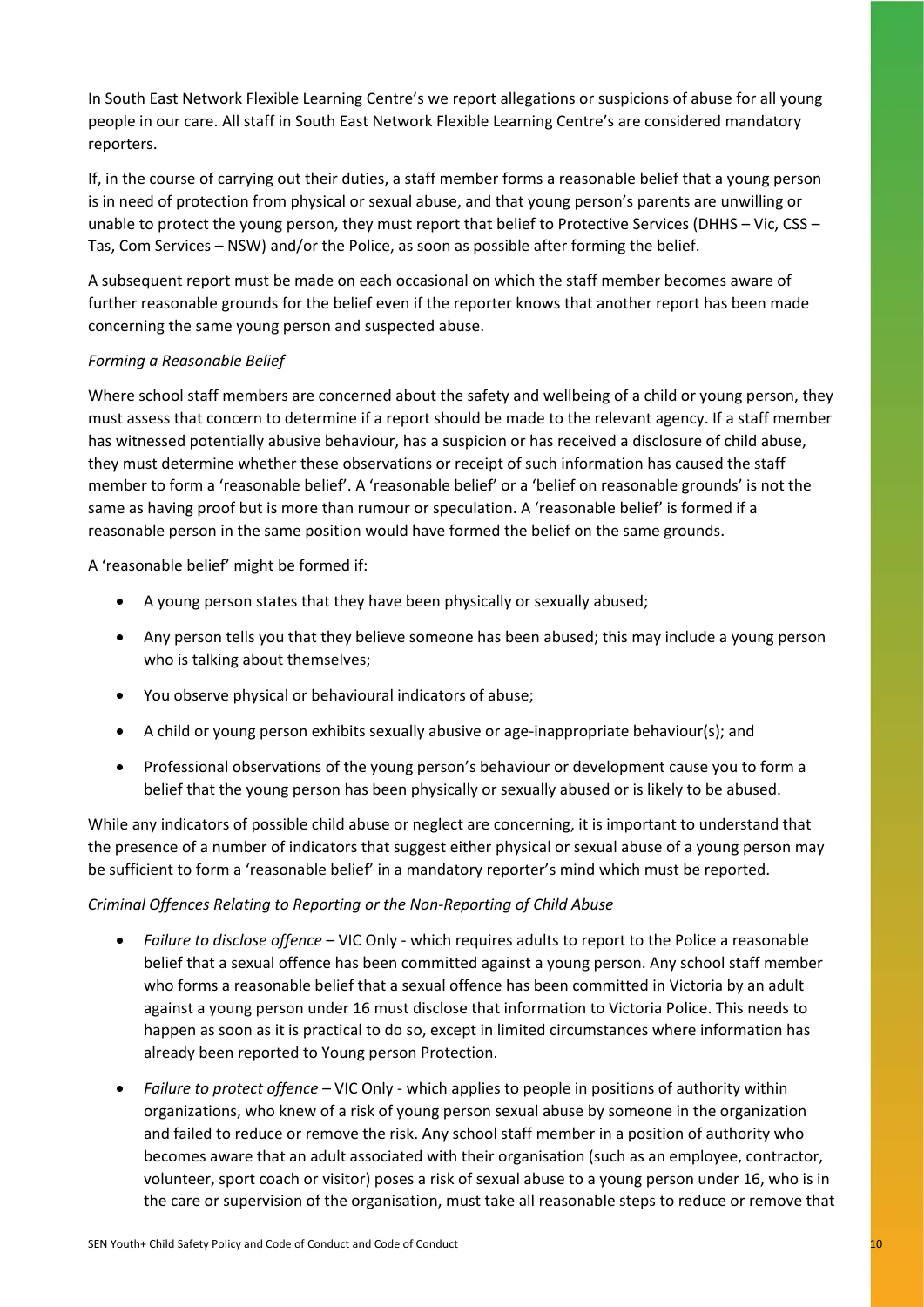risk. This will include the Head of School or Head of Campus, and may also extend to youth workers/ social workers.

• *Grooming offence – VIC, NSW,TAS -* which targets communication with a young person or their parents with the intent of committing young person sexual abuse. The offence of grooming prohibits predatory conduct designed to prepare or 'groom' a young person for future sexual activity. The offence applies to communication with young children under 16 years. Grooming can be conducted in person or online, for example via interaction through social media, web forums and emails. The offence can be committed by any person aged 18 years or over. It does not apply to communication between people who are both under 18 years of age.

# *What to do if a young person discloses an incident of abuse, or if a parent/carer raises a concern or allegation of abuse which may have taken place in your organisation:*

Report to your Head of School/ Head of Campus immediately. If Head of School/ Head of Campus are not available, staff should notify Network Principal immediately.

*What to do if a young person discloses an incident of abuse to you:*

- Try and separate them from the other young people discreetly and listen to them carefully;
- Let the young person use their own words to explain what has occurred;
- Reassure the young person that you take what they are saying seriously, and it is not their fault and that they are doing the right thing;
- Explain to them that this information may need to be shared others, such as with their parent/carer, specific people in your organisation, or the police;
- Do not make promises to the young person such as promising not to tell anyone about the incident, except that you will do your best to keep them safe;
- Do not leave the young person in a distressed state. If they seem at ease in your company, stay with them;
- As soon as possible after the disclosure, record the information using the young person's words and report the disclosure to your Head of Campus/ Head of School or delegate, police or Child Protection; and
- Ensure the disclosure is recorded accurately, and that the record is stored securely.

If a parent/carer says their young person has been abused in your organisation or raises a concern:

- Explain that your organisation has processes to ensure all abuse allegations are taken very seriously;
- Ask about the wellbeing of the young person;
- Allow the parent/carer to talk through the incident in their own words;
- Advise the parent/carer that you will take notes during the discussion to capture all details;
- Explain to them the information may need to be repeated to authorities or others, such as the organisation's management , the police or child protection;
- Do not make promises at this early stage, except that you will do your best to keep the young person safe;
- Ask them what action they would like to take and advise them of what the immediate next steps will be;
- Ensure the report is recorded accurately, and that the record is stored securely; and
- Report to your Head of School/ Head of Campus immediately. If Head of School/ Head of Campus are not available, staff should notify Network Principal immediately.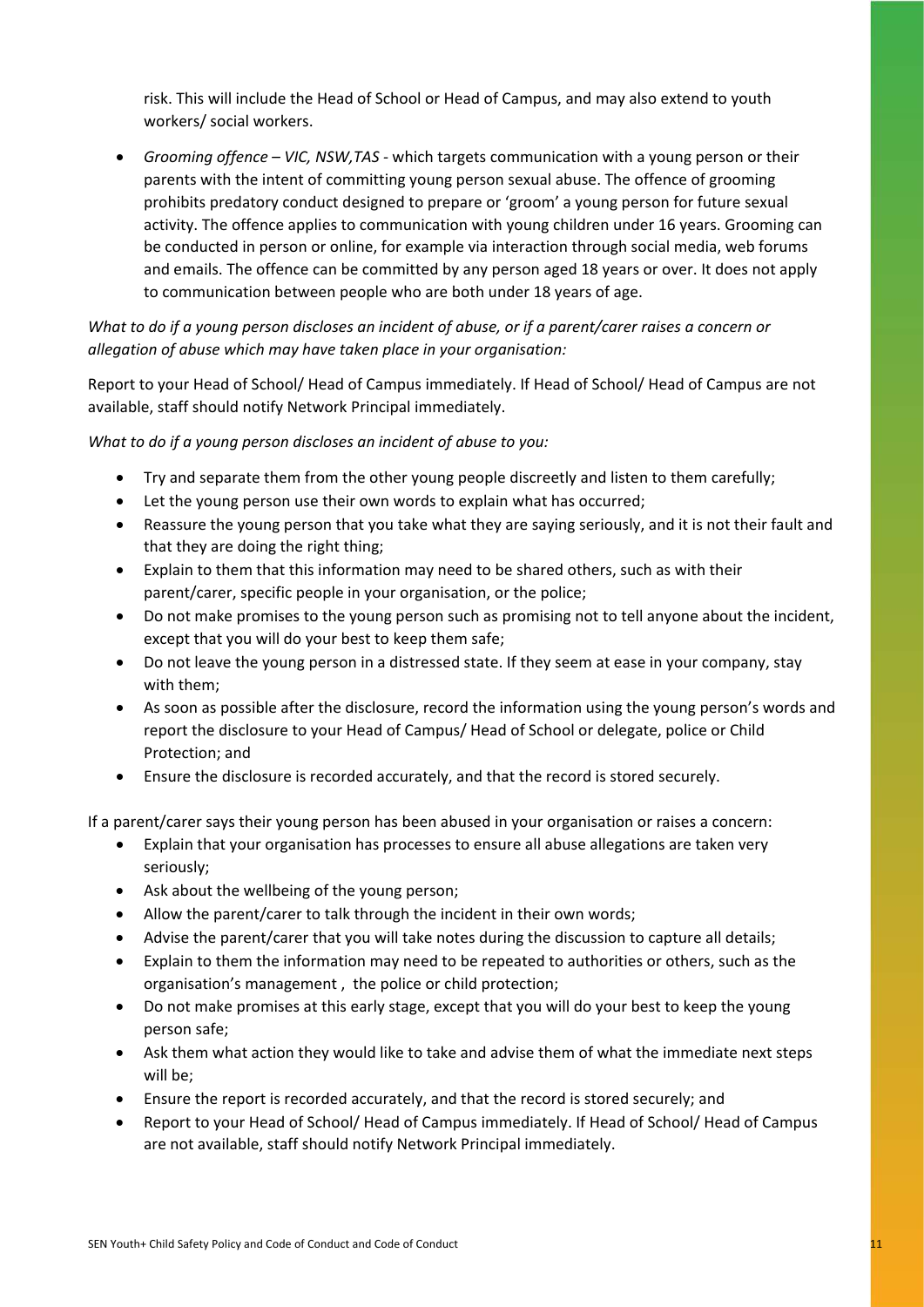You need to be aware that some people from culturally and/or linguistically diverse backgrounds may face barriers in reporting allegations of abuse. For example, people from some cultures may experience anxiety when talking with police, and communicating in English may be a barrier for some. You need to be sensitive to these issues and meet people's needs where possible, such as having an interpreter present (who could be a friend or family member).

If an allegation of abuse involves an Aboriginal young person, you will need to ensure a culturally appropriate response. A way to help ensure this could include engaging with parents of Aboriginal young people, local Aboriginal communities or an Aboriginal community controlled organisations to review policies and procedures.

Some young people with a disability may experience barriers disclosing an incident. For example, young people with hearing or cognitive impairments may need support to help them explain the incident, including through sign language interpreters.

## **Breach of Policy**

Where an **employee** is suspected of breaching any obligation, duty or responsibility within this Policy, this may result in disciplinary consequences.

Where the **Head of Campus/Head of School** is suspected of breaching any obligation, duty or responsibility within this policy, the Network Principal must be advised.

Where the Network Principal/s is suspected of breaching any obligation, duty or responsibility within this policy, EREA leadership must be advised.

Where **any other member of the school community** is suspected of breaching any obligation, duty or responsibility within this policy, the school is to take appropriate action, including in accordance with other relevant policies.

## **Review of this Child Safety Policy**

South East Network Flexible Learning Centre's are committed to continuous improvement of our child safety systems and practices. We intend this policy to be a dynamic document that will be regularly reviewed to ensure it is working in practice and updated to accommodate changes in legislation or circumstance. This policy will be reviewed every year and following significant incidents if they occur. We will take any recommendations or contributions from young people, parents/guardians seriously and work toward incorporating them into our policies. Where possible, we will do our best to work with local Aboriginal Communities, culturally and/or linguistically diverse communities and people with a disability.

## **Child Safety Code of Conduct**

All staff and volunteers of South East Network Flexible Learning Centre's are required to observe child safe principles and expectations for appropriate behaviour towards and in the company of children, as noted below.

All personnel of South East Network Flexible Learning Centre's are responsible for supporting the safety, participation, wellbeing and empowerment of children and young people by:

- Adhering to South East Network Flexible Learning Centre's Centre child safe policy at all times;
- Taking all reasonable steps to protect young people from abuse;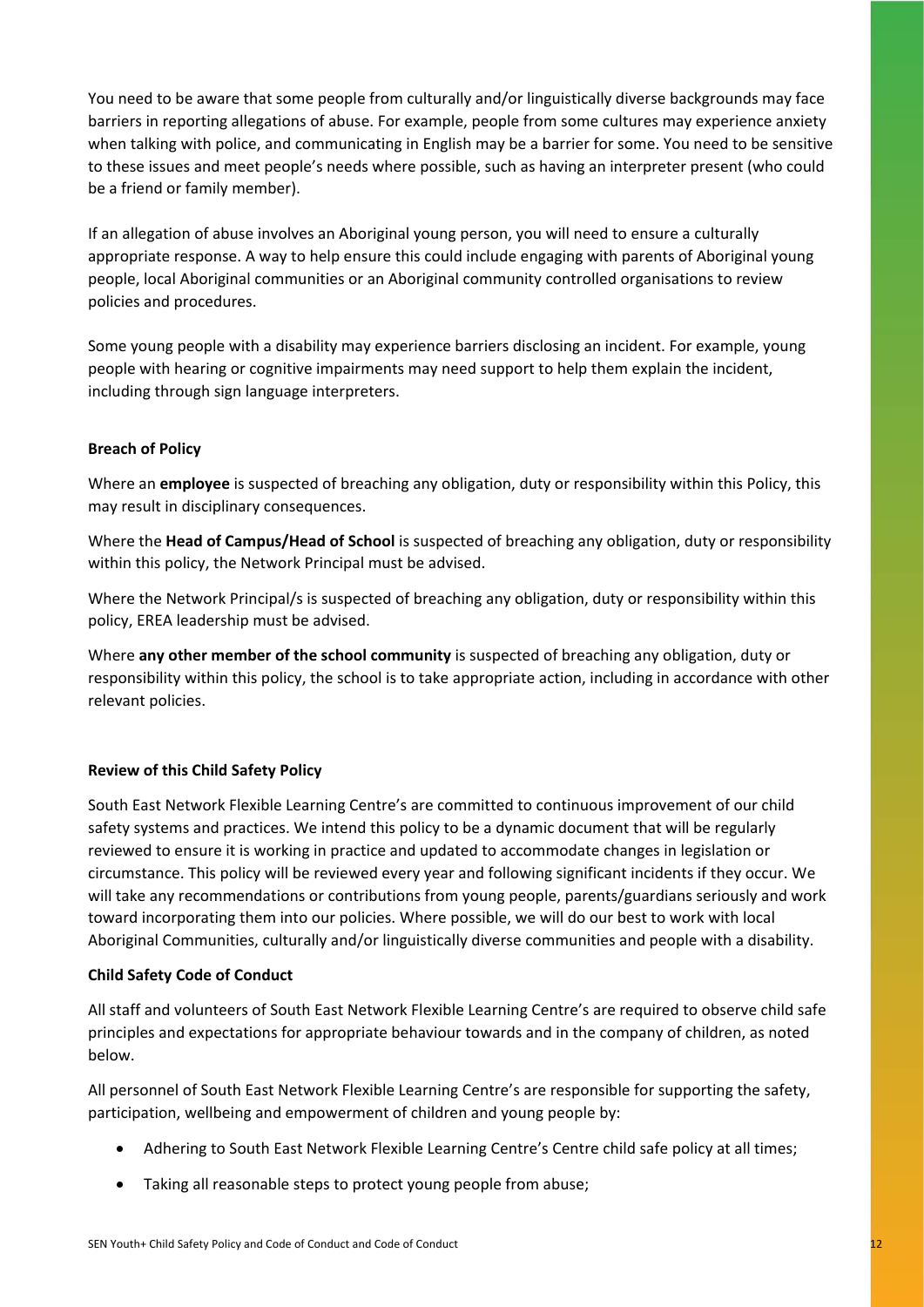- Treating everyone with respect;
- Listening and responding to the views and concerns of young people, particularly if they are telling you that they or another young person has been abused and/or are worried about their safety or the safety of another young person;
- Promoting the cultural safety, participation and empowerment of Aboriginal children (for example, by never questioning an Aboriginal young person's self-identification);
- Promoting the cultural safety, participation and empowerment of children with culturally and/or linguistically diverse backgrounds (for example, by having a zero tolerance of discrimination);
- Promoting the safety, participation and empowerment of children with a disability (for example, during personal care activities);
- Ensuring as far as practicable that adults are not left alone with a young person;
- Reporting any allegations of young person abuse to Flexible Learning Centre leadership, and ensure any allegation is reported to the police or child protection;
- If an allegation of young person abuse is made, ensure as quickly as possible that the young person/s are safe; and
- Encouraging young people to 'have a say' and participate in all relevant organisational activities where possible, especially on issues that are important to them.

Staff and volunteers must not:

- Develop any 'special' relationships with young people that could be seen as favouritism (for example, the offering of gifts or special treatment for specific young people);
- Exhibit behaviours with young people which may be construed as unnecessarily physical (for example inappropriate sitting on laps);
- Put young people at risk of abuse;
- Do things of a personal nature that a young person can do for themselves, such as toileting or changing clothes;
- Engage in open discussions of a mature or adult nature in the presence of young people (for example, personal social activities);
- Use inappropriate language in the presence of young people;
- Express personal views on cultures, race or sexuality in the presence of young people;
- Discriminate against any young person, including because of culture, race, ethnicity or disability;
- Have contact with a young person or their family outside of our organisation without the Head of Campus/Head of School's knowledge and/or consent. Accidental contact, such as seeing people in the street, is appropriate;
- Have any online contact with a young person or their family (unless necessary, for example providing families with email updates) except as part of the use of a school's Facebook page – see Social Media Policy for further information; and
- Ignore or disregard any suspected or disclosed young person abuse.